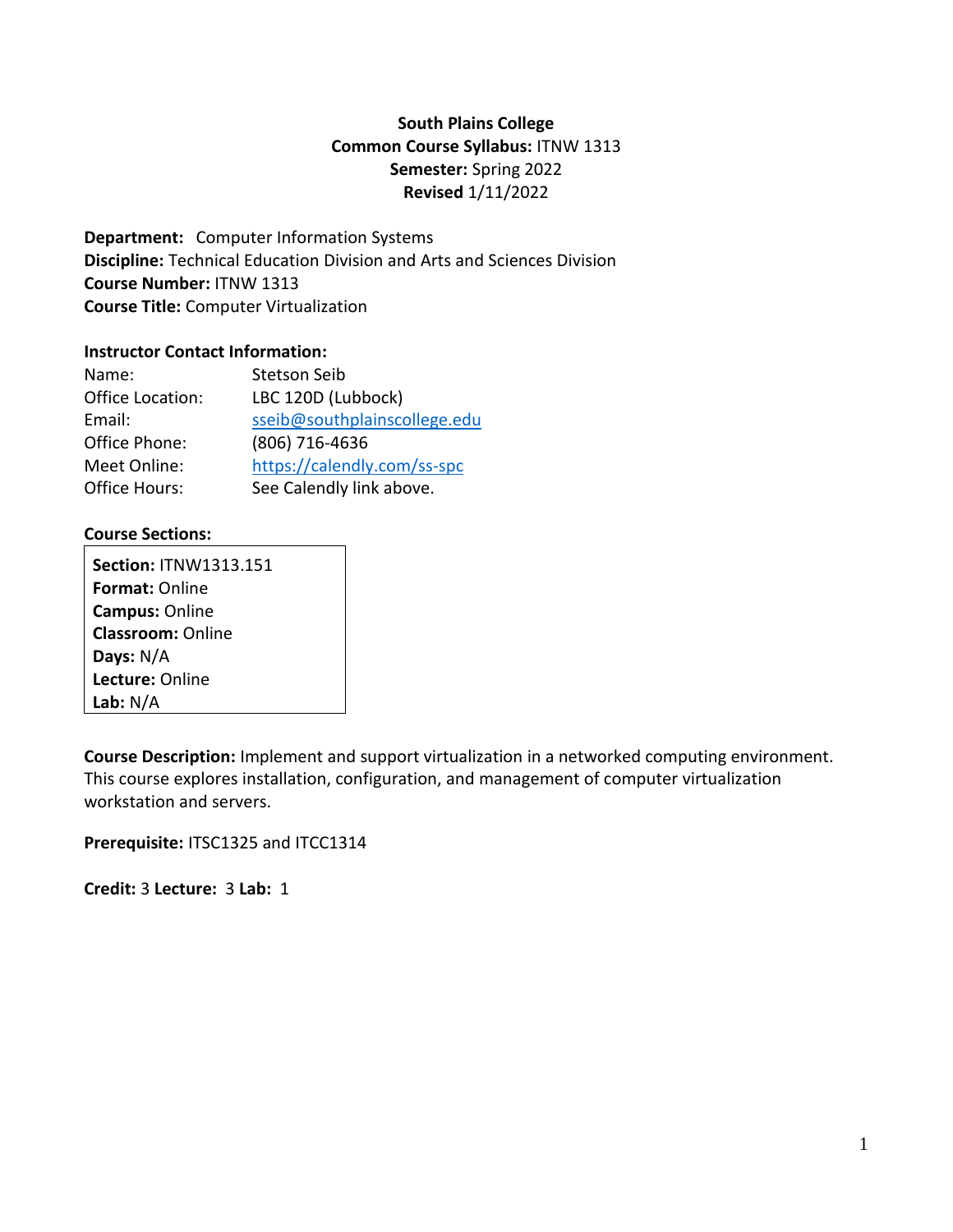### **Textbook:**

• No additional Textbook is required

#### **Supplies:**

- Reliable Internet Connection
- Computer with Windows OS (Recommended) or Mac OS
- Google Chrome or Mozilla Firefox

**Student Learning Outcomes:** Install and configure virtual machine managers; 'create and network virtual machines and set priorities for accessing resources; move and clone virtual machines; and ensure high availability for applications within virtual machines.

**Student Learning Outcomes Assessment:** This course will include

- Required reading assignments
- Required lecture videos
- Supplemental videos and/or reading
- Hands-on labs using NetLab+
- Quizzes
- Exams
- Comprehensive Final Exam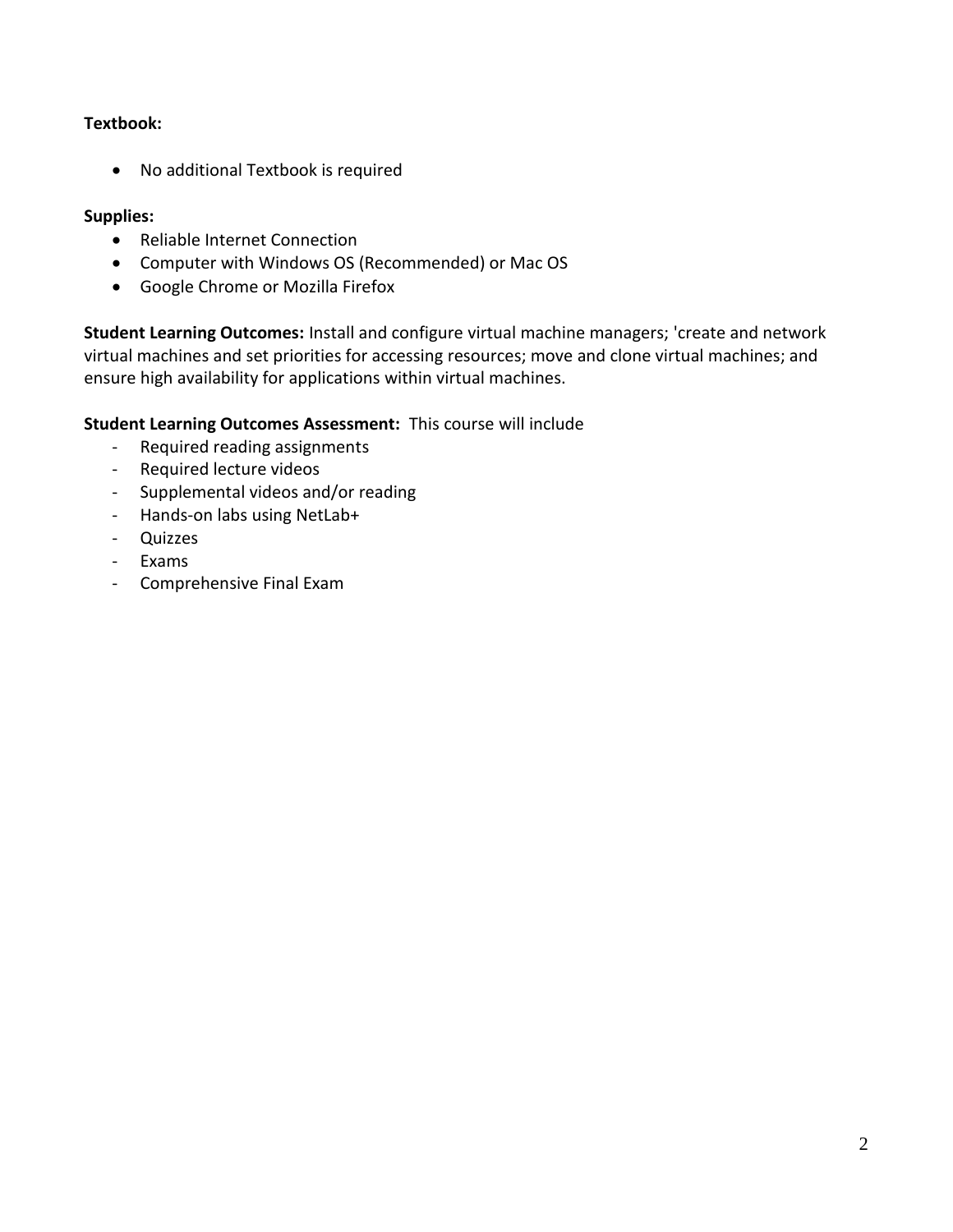| Category                             | Percentage |
|--------------------------------------|------------|
| Assignments/Lab Projects/Discussions | 15%        |
| Exam 1                               | 20%        |
| Exam 2                               | 20%        |
| Exam 3                               | 20%        |
| <b>Final Exam</b>                    | 25%        |

**Course Evaluation:** Students will be evaluated by assignments, exams, and projects.

**Attendance Policy:** Students are expected to attend all classes to be successful in a course. The student may be administratively withdrawn from the course when absences become excessive as defined in the course syllabus.

Class attendance, even online, is extremely important to meet the objectives of this course. A student is responsible for initiating his or her own withdrawal if that becomes necessary. If a student is administratively withdrawn from the class by the professor, the grade appearing on the transcript will be at the professor's discretion, an 'X' or 'F'.

Administrative withdrawal may occur if the student has missed six (6) class periods for MWF classes, four (4) class periods for MW/TR classes, two (2) class periods for flex (hybrid) classes or if the professor decides absences are excessive due to non-participation or incomplete coursework. When enrolled in a flex/online course, students must log in to Blackboard two times per week and complete the assigned course work. Two weeks of non-participation in a flex/online course may also result in an administrative drop.

See the General Catalog Attendance Policy for additional information.

**COVID-19 Policy**: Consistent with the latest CDC recommendations, we have revised our guidance for students, faculty, and staff who have a known exposure or have tested positive. Anyone with a known exposure should wear a mask for 10 days and should seek a COVID-19 test on day five after exposure. If you test positive or develop symptoms, you should immediately self-isolate and seek a COVID-19 test. Please immediately notify your instructor, supervisor, and DeEtte Edens, Associate Director of Health and Wellness, any time you test positive for COVID-19. Anyone who tests positive is required to self-isolate for five days. Following the five-day isolation period, if you are asymptomatic or your symptoms are resolving, you may return to work or class but should wear a mask for five additional days. If you are still symptomatic, please contact DeEtte Edens at dedens@southplainscollege.edu or 806-716-2376 prior to your return date.

**Plagiarism and Cheating:** Students are expected to do their own work on all projects, quizzes, assignments, examinations, and papers. Failure to comply with this policy will result in an F for the assignment and can result in an F for the course if circumstances warrant.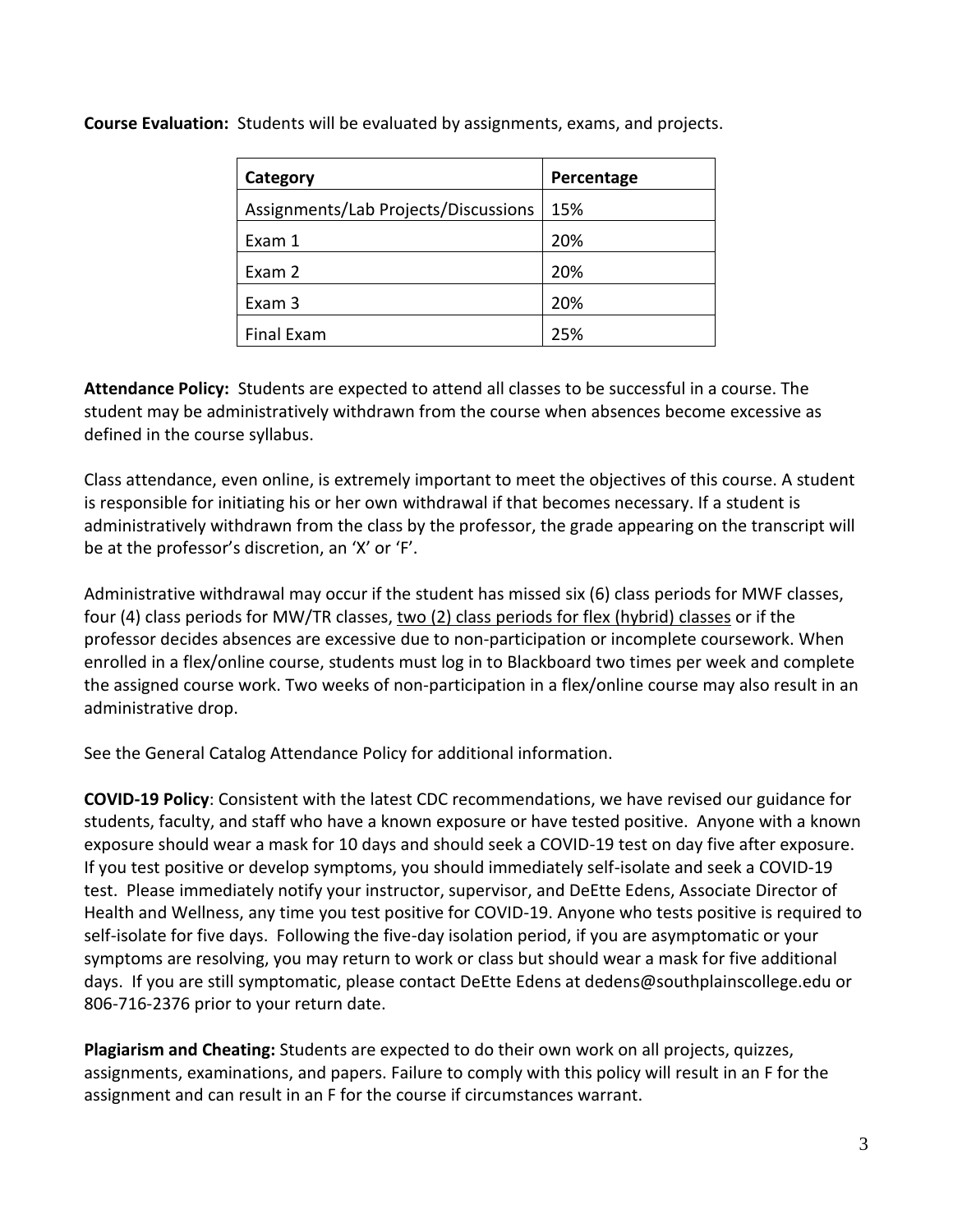Plagiarism violations include, but are not limited to, the following:

- 1. Turning in a paper that has been purchased, borrowed, or downloaded from another student, an online term paper site, or a mail order term paper mill.
- 2. Cutting and pasting together information from books, articles, other papers, or online sites without providing proper documentation.
- 3. Using direct quotations (three or more words) from a source without showing them to be direct quotations and citing them.
- 4. Missing in-text citations.

Cheating violations include, but are not limited to, the following:

- 1. Obtaining an examination by stealing or collusion.
- 2. Discovering the content of an examination before it is given.
- 3. Using an unauthorized source of information (notes, textbooks, text messaging, internet, apps) during an examination, quiz, or homework assignment.
- 4. Entering an office or building to obtain an unfair advantage.
- 5. Taking an examination for another.
- 6. Altering grade records.
- 7. Copying another's work during an examination or on a homework assignment.
- 8. Rewriting another student's work in Peer Editing so that the writing is no longer the original student's work.
- 9. Taking pictures of a test, test answers, or someone else's paper.

**Drop Policy:** You may be dropped with an X or F for any of the following reasons:

- 1. Attendance
	- a. You do not follow the guidelines of the attendance policy listed above.
- 2. Participation, completion of homework, exams, and team project
	- a. You have missed several homework assignments.
		- b. You have missed two or more exams.
		- c. You have missed multiple labs.
- 3. Academic Integrity
	- a. Cheating, plagiarism, or sharing your work with others as listed above.

**Student-Owned Computer Equipment:** Students may choose to use their own computer equipment to complete the assigned coursework. SPC provides Microsoft Office to students for installation and use on their personal computers. It is the sole responsibility of the student to ensure their computer system meets the minimum requirements for all required or suggested software. It is also the sole responsibility of the student to ensure their computer system is in working order, free of malware, and sufficient to complete the assigned coursework. Computer or system malfunction or failure is not an excuse for late coursework. The instructor is not liable for the student's computer maintenance and cannot troubleshoot or repair issues on student-owned computers. If the student needs computer assistance, they can contact the SPC student helpdesk.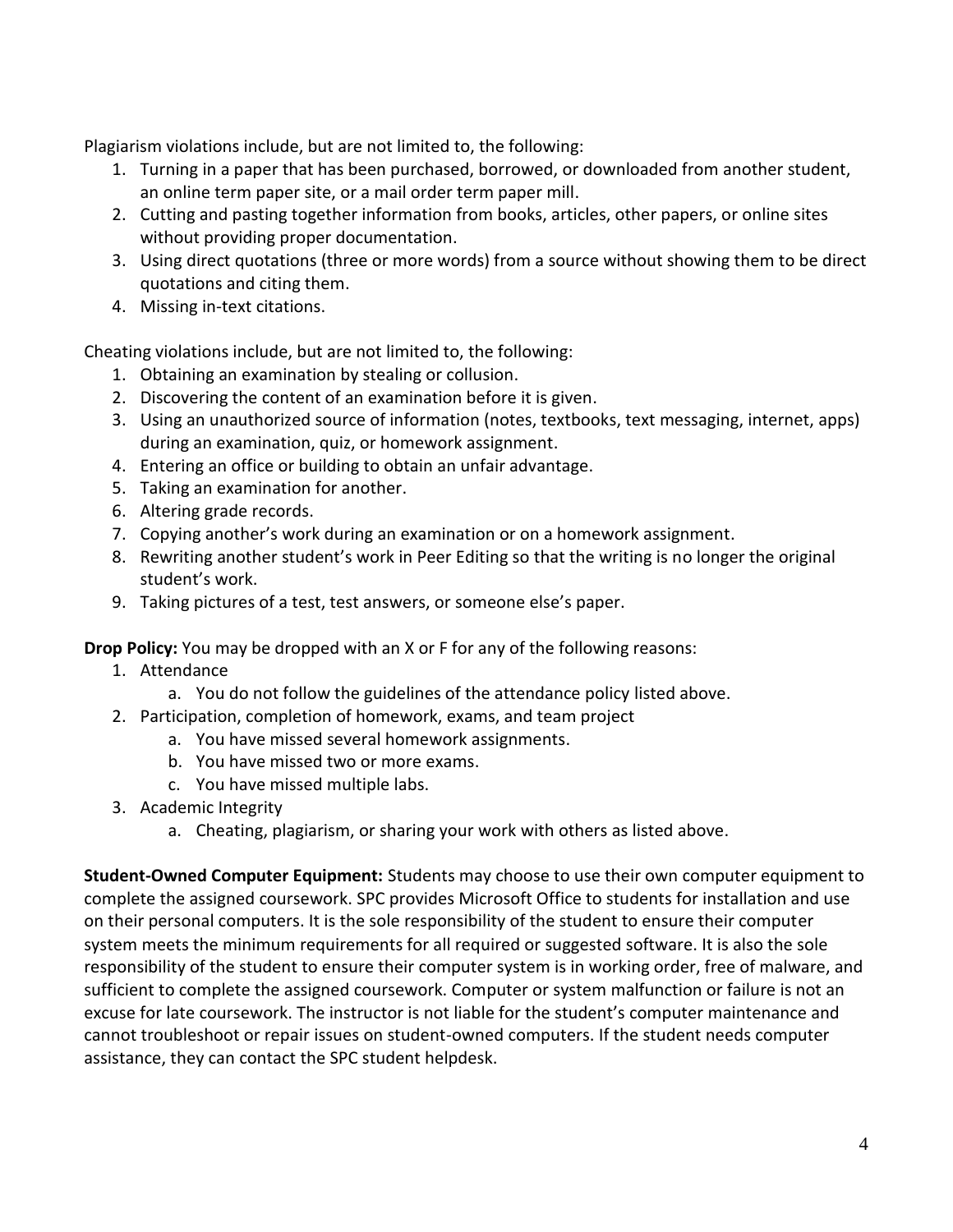## **SPC Help Desk**

Telephone Number: Help Desk at (806) 716-2600 E-mail: [helpdesk@southplainscollege.edu](mailto:helpdesk@southplainscollege.edu) Location: Library Lobby - Levelland Normal Hours: Monday - Friday: 8:00 a.m. - 4:00 p.m.

**Student Code of Conduct Policy**: Any successful learning experience requires mutual respect on the part of the student and the instructor. Neither instructor nor student should be subject to others' behavior that is rude, disruptive, intimidating, aggressive, or demeaning**.** Student conduct that disrupts the learning process or is deemed disrespectful or threatening shall not be tolerated and may lead to disciplinary action and/or removal from class.

**Diversity Statement:** In this class, the teacher will establish and support an environment that values and nurtures individual and group differences and encourages engagement and interaction. Understanding and respecting multiple experiences and perspectives will serve to challenge and stimulate all of us to learn about others, about the larger world and ourselves. By promoting diversity and intellectual exchange, we will not only mirror society as it is but also model society as it should and can be.

**Disability Statement:** Students with disabilities, including but not limited to physical, psychiatric, or learning disabilities, who wish to request accommodations in this class should notify the Disability Services Office early in the semester so that the appropriate arrangements may be made. In accordance with federal law, a student requesting accommodations must provide acceptable documentation of his/her disability to the Disability Services Office. For more information, call or visit the Disability Services Office at Levelland (Student Health & Wellness Office) 806-716-2577, Reese Center (Building 8) 806-716-4675, or Plainview Center (Main Office) 806-716-4302 or 806-296-9611.

**Nondiscrimination Policy:** South Plains College does not discriminate on the basis of race, color, national origin, sex, disability, or age in its programs and activities. The following person has been designated to handle inquiries regarding the non-discrimination policies: Vice President for Student Affairs, South Plains College, 1401 College Avenue, Box 5, Levelland, TX 79336. Phone number 806-716-2360.

**Title IX Pregnancy Accommodations Statement** If you are pregnant, or have given birth within six months, Under Title IX you have a right to reasonable accommodations to help continue your education. To [activate](http://www.southplainscollege.edu/employees/manualshandbooks/facultyhandbook/sec4.php) accommodations you must submit a Title IX pregnancy accommodations request, along with specific medical documentation, to the Director of Health and Wellness. Once approved, a notification will be sent to the student and instructors. It is the student's responsibility to work with the instructor to arrange accommodations. Contact the Director of Health and Wellness at 806-716-2362 or [email](http://www.southplainscollege.edu/employees/manualshandbooks/facultyhandbook/sec4.php) [cgilster@southplainscollege.edu](mailto:cgilster@southplainscollege.edu) for assistance.

**Campus Concealed Carry**: Texas Senate Bill - 11 (Government Code 411.2031, et al.) authorizes the carrying of a concealed handgun in South Plains College buildings only by persons who have been issued and are in possession of a Texas License to Carry a Handgun. Qualified law enforcement officers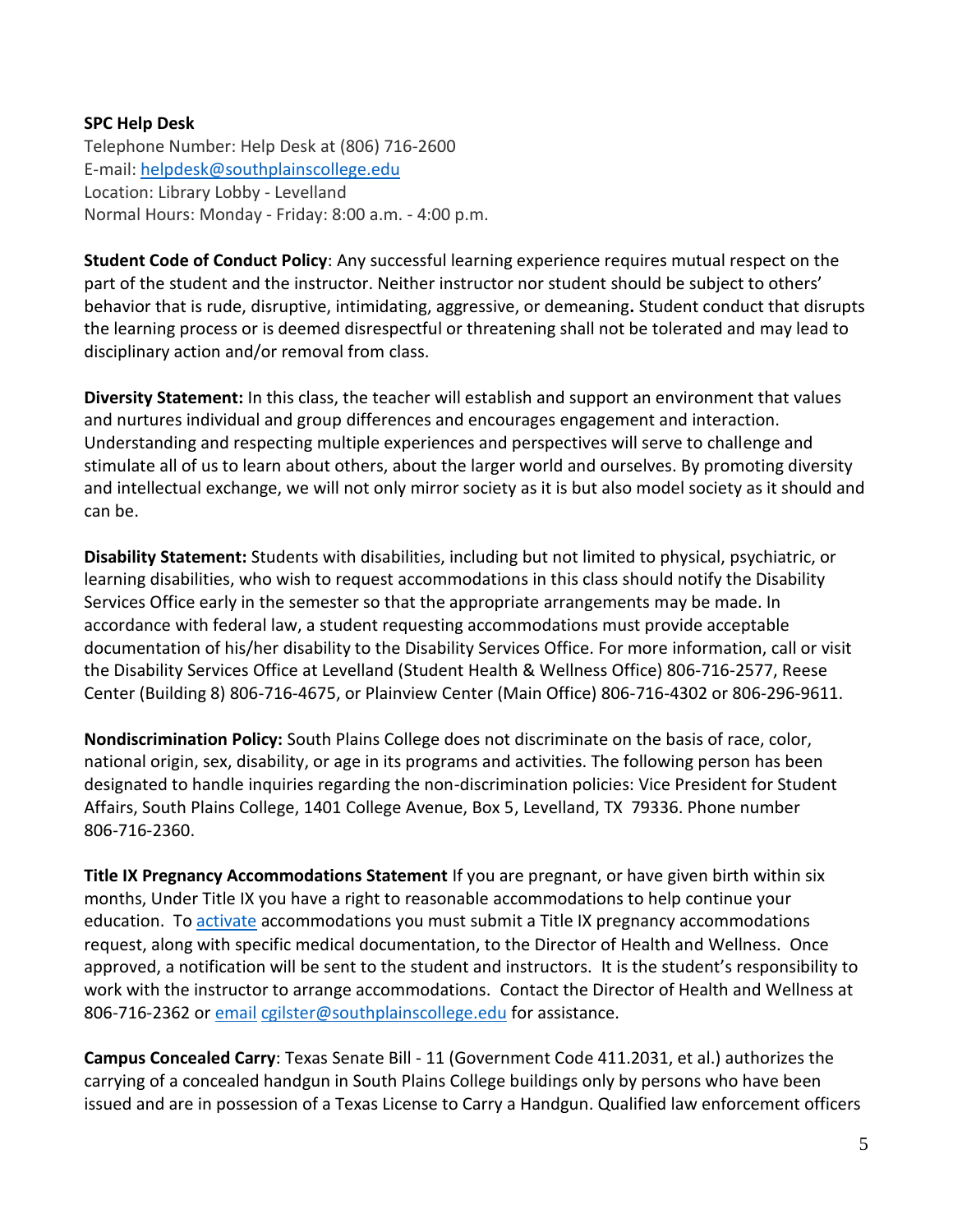or those who are otherwise authorized to carry a concealed handgun in the State of Texas are also permitted to do so. Pursuant to Penal Code (PC) 46.035 and South Plains College policy, license holders may not carry a concealed handgun in restricted locations. For a list of locations and Frequently Asked Questions, please refer to the Campus Carry page at thi[s link.](http://www.southplainscollege.edu/campuscarry.php)

Pursuant to PC 46.035, the open carrying of handguns is prohibited on all South Plains College campuses. Report violations to the College Police Department at 806-716-2396 or 9-1-1.

**Note:** The instructor reserves the right to modify the course syllabus and policies, as well as notify students of any changes, at any point during the semester.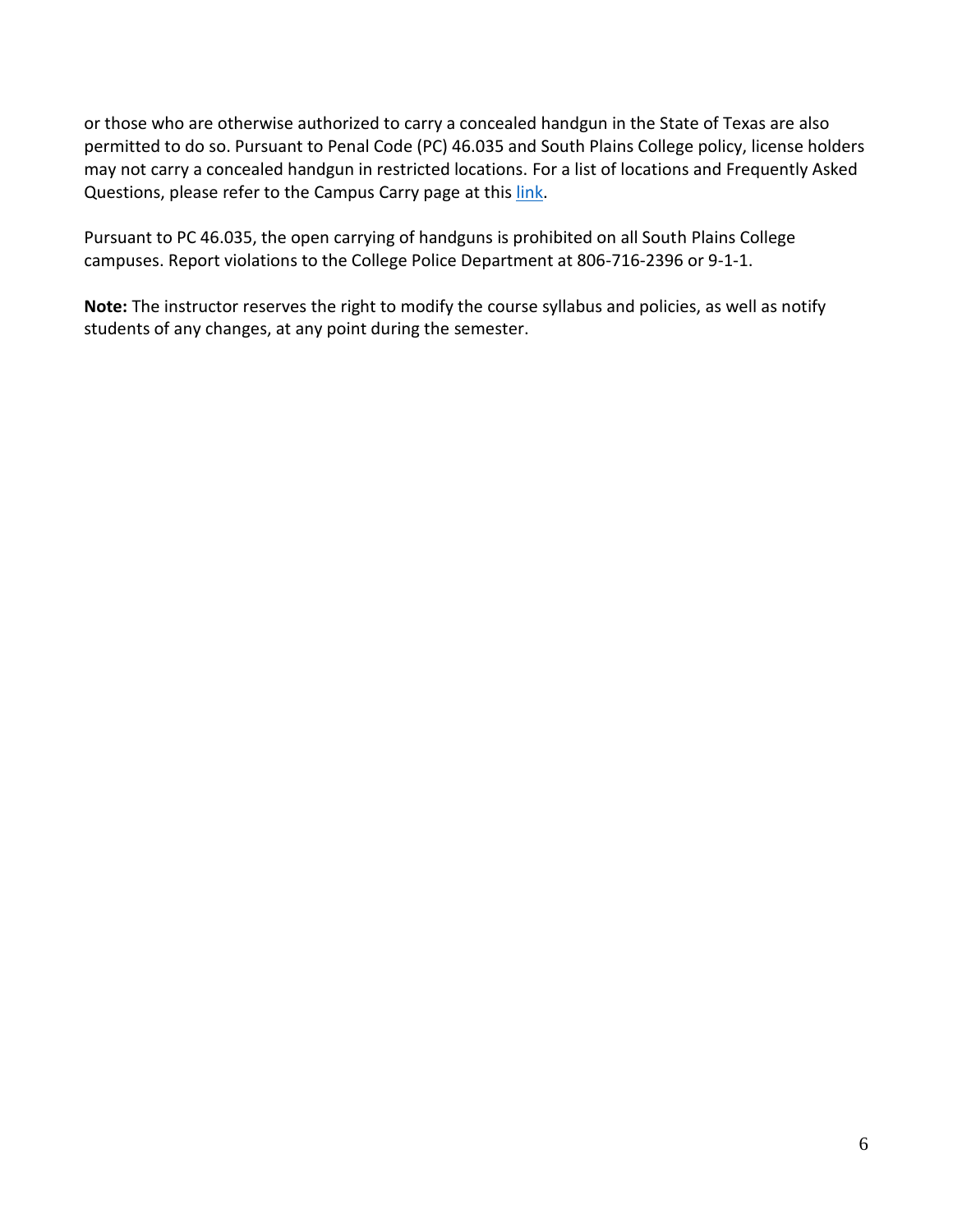#### **IMPORTANT INFORMATION BELOW**

**Communication:** All communication for this class will be conducted through SPC email. All students will be required to check their SPC student email accounts regularly for course updates and announcements. All replies to emails will be sent to the student's SPC email address. Please include your name, course name, and section number in all email communication.

The instructor's SPC office number is included at the top of this syllabus. Please use this means of communication sparingly.

If desired, the student may schedule a meeting with the instructor via the Calendly link posted at the top of this syllabus and in Blackboard. Online meetings may be conducted via Teams, Collaborate, or Zoom. In-person meetings will be restricted during the COVID-19 pandemic.

**Course Rigor:** This course will include multiple assignments, hands-on labs, quizzes, and exams. Please be aware that to succeed in this course you must dedicate several hours each week to reading, studying, and completing the assigned coursework.

**Reading Assignments, Online Lectures, and Supplemental Material:** This course will include multiple reading assignments, multiple online lectures, and some supplemental material. The student is expected to go through all this material each week. It will greatly benefit the student to revisit previous weeks reading and lectures to help retain information. Students are encouraged to use good study habits to learn and memorize the necessary information.

**Coursework:** Each week's coursework will be available through Blackboard and TestOut. Course work is organized into modules. Each module will contain links to the reading, links to the lectures, links to submit hands-on labs, and links to submit quizzes and/or exams. The course calendar outlining due dates and availability times is available on Blackboard. **No late work is accepted for any reason!** You are expected to complete all homework assignments within the due dates indicated. Missing homework assignments may result in an administrative drop.

It is important for you to start coursework early in the week. Do not wait until the day it is due to start the coursework or report problems. If you report problems on the due date of an assignment, the instructor is not obligated to re-open any assignments for you. Start your homework early in the week and complete it with time to spare!

**Quizzes and Exams:** Quizzes will be timed. Quizzes may include multiple-choice/answer, matching, essay, lab simulation, and other question types. Students will be allowed one attempt per quiz and will only be allowed to review their answers one time, immediately after completing the quiz. Students should complete all other coursework in the designated module and study the material in that module before taking the quiz. Quizzes will be open for several days and must be completed by the due date indicated. No late quizzes will be given.